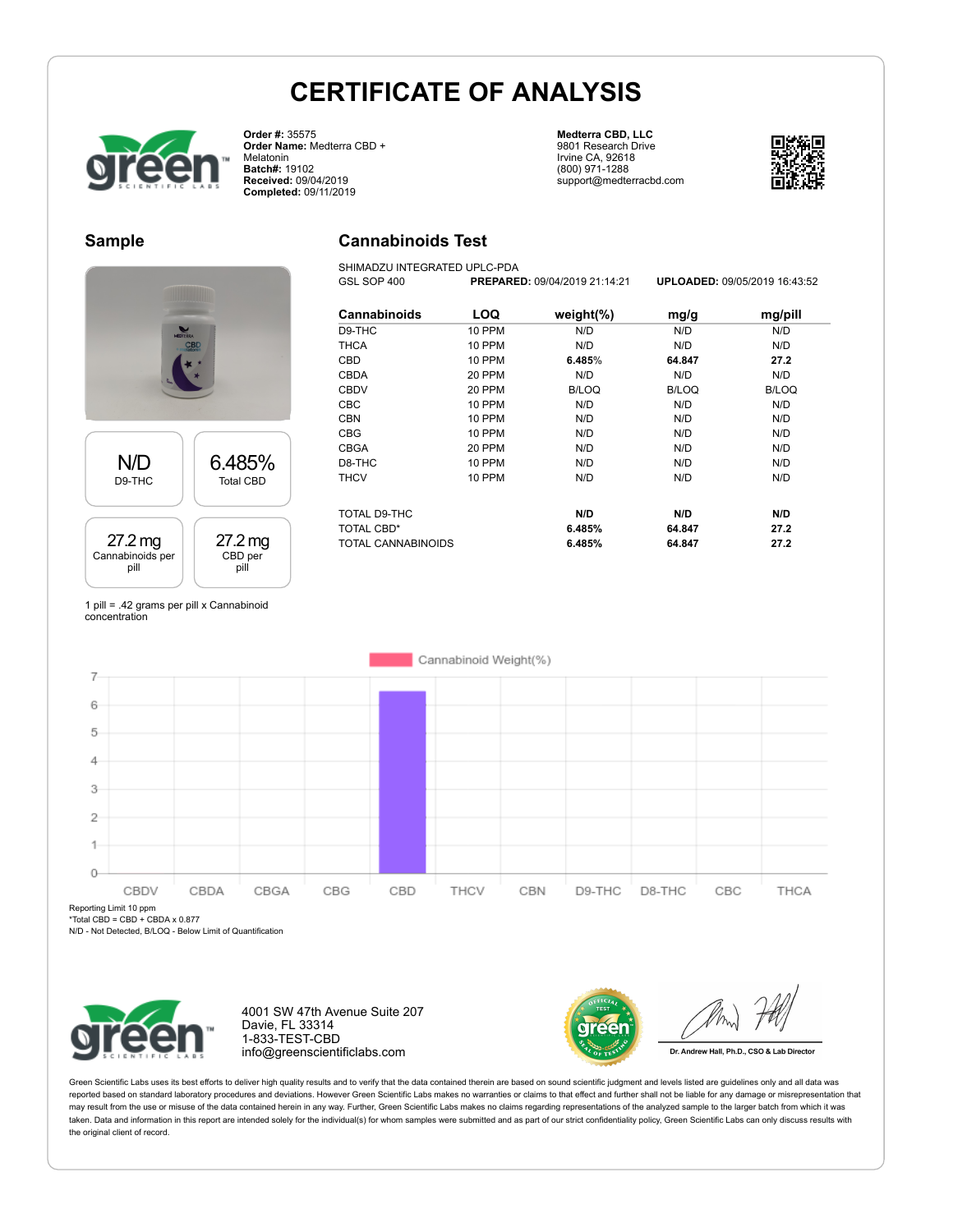

**Order #:** 35575 **Order Name:** Medterra CBD + Melatonin **Batch#:** 19102 **Received:** 09/04/2019 **Completed:** 09/11/2019

**Medterra CBD, LLC** 9801 Research Drive Irvine CA, 92618 (800) 971-1288 support@medterracbd.com



### **PESTICIDE ANALYSIS:**

GSL SOP 401 **PREPARED:** 09/04/2019 21:22:55 **UPLOADED:** 09/06/2019 17:12:18

GCMS-MS - Shimadzu GCMS-TQ8040

| Pesticide           | <b>Action Level</b><br>(ppm) | <b>Results</b><br>(ppm) | LOQ<br>(ppm) | LOD<br>(ppm) |
|---------------------|------------------------------|-------------------------|--------------|--------------|
| CAPTAN              | 0.700                        | N/D                     | 0.003        | 0.001        |
| CHLORDANE           | 0.100                        | N/D                     | 0.003        | 0.001        |
| <b>CHLORFENAPYR</b> | 0.100                        | N/D                     | 0.003        | 0.001        |
| <b>COUMAPHOS</b>    | 0.100                        | N/D                     | 0.003        | 0.001        |
|                     |                              |                         |              |              |

| <b>Pesticide</b>        | <b>Action Level Results LOQ LOD</b> |                         |       |       |
|-------------------------|-------------------------------------|-------------------------|-------|-------|
|                         | (ppm)                               | $(ppm)$ $(ppm)$ $(ppm)$ |       |       |
| <b>CYFLUTHRIN</b>       | 2.000                               | N/D                     | 0.003 | 0.001 |
| <b>CYPERMETHRIN</b>     | 1.000                               | N/D                     | 0.003 | 0.001 |
| PARATHION-METHYL        | 0.100                               | N/D                     | 0.003 | 0.001 |
| PENTACHLORONITROBENZENE | 0.100                               | N/D                     | 0.003 | 0.001 |

#### LCMS-MS - Shimadzu LCMS-8060

| <b>Pesticide</b>           | <b>Action Level</b> | <b>Results</b> | LOQ   | LOD   |
|----------------------------|---------------------|----------------|-------|-------|
|                            | (ppm)               | (ppm)          | (ppm) | (ppm) |
| <b>ABAMECTIN B1A</b>       | 0.100               | N/D            | 0.005 | 0.001 |
| <b>ACEPHATE</b>            | 0.100               | N/D            | 0.001 | 0.001 |
| <b>ACEQUINOCYL</b>         | 0.100               | N/D            | 0.001 | 0.001 |
| <b>ACETAMIPRID</b>         | 0.100               | N/D            | 0.005 | 0.001 |
| <b>ALDICARB</b>            | 0.100               | N/D            | 0.005 | 0.001 |
| <b>AZOXYSTROBIN</b>        | 0.100               | N/D            | 0.001 | 0.001 |
| <b>BIFENAZATE</b>          | 0.100               | N/D            | 0.005 | 0.001 |
| <b>BIFENTHRIN</b>          | 3.000               | N/D            | 0.005 | 0.001 |
| <b>BOSCALID</b>            | 0.100               | N/D            | 0.005 | 0.001 |
| CARBARYL                   | 0.500               | N/D            | 0.003 | 0.001 |
| <b>CARBOFURAN</b>          | 0.100               | N/D            | 0.001 | 0.001 |
| <b>CHLORANTRANILIPROLE</b> | 10.000              | N/D            | 0.005 | 0.005 |
| <b>CHLORPYRIFOS</b>        | 0.100               | N/D            | 0.001 | 0.001 |
| <b>CLOFENTEZINE</b>        | 0.100               | N/D            | 0.001 | 0.001 |
| <b>DAMINOZIDE</b>          | 0.100               | N/D            | 0.005 | 0.001 |
| <b>DIAZANON</b>            | 0.100               | N/D            | 0.001 | 0.001 |
| <b>DICHLORVOS</b>          | 0.100               | N/D            | 0.005 | 0.001 |
| <b>DIMETHOATE</b>          | 0.100               | N/D            | 0.001 | 0.001 |
| <b>DIMETHOMORPH</b>        | 2.000               | N/D            | 0.005 | 0.001 |
| <b>ETHOPROPHOS</b>         | 0.100               | N/D            | 0.001 | 0.001 |
| <b>ETOFENPROX</b>          | 0.100               | N/D            | 0.001 | 0.001 |
| <b>ETOXAZOLE</b>           | 0.100               | N/D            | 0.010 | 0.005 |
| <b>FENHEXAMID</b>          | 0.100               | N/D            | 0.005 | 0.001 |
| <b>FENOXYCARB</b>          | 0.100               | N/D            | 0.005 | 0.001 |
| <b>FENPYROXIMATE</b>       | 0.100               | N/D            | 0.001 | 0.001 |
| <b>FIPRONIL</b>            | 0.100               | N/D            | 0.003 | 0.001 |
| <b>FLONICAMID</b>          | 0.100               | N/D            | 0.025 | 0.010 |
| <b>FLUDIOXONIL</b>         | 0.100               | N/D            | 0.003 | 0.001 |
| <b>HEXYTHIAZOX</b>         | 0.100               | N/D            | 0.005 | 0.001 |

| Pesticide              | <b>Action Level</b> | <b>Results</b> | LOQ   | LOD   |
|------------------------|---------------------|----------------|-------|-------|
|                        | (ppm)               | (ppm)          | (ppm) | (ppm) |
| <b>IMAZALIL</b>        | 0.100               | N/D            | 0.005 | 0.001 |
| <b>IMIDACLOPRID</b>    | 5.000               | N/D            | 0.005 | 0.001 |
| <b>KRESOXIM-METHYL</b> | 0.100               | N/D            | 0.010 | 0.005 |
| <b>MALATHION</b>       | 0.500               | N/D            | 0.005 | 0.001 |
| METALAXYL              | 2.000               | N/D            | 0.001 | 0.001 |
| <b>METHIOCARB</b>      | 0.100               | N/D            | 0.005 | 0.001 |
| <b>METHOMYL</b>        | 1.000               | N/D            | 0.001 | 0.001 |
| <b>MEVINPHOS</b>       | 0.100               | N/D            | 0.001 | 0.001 |
| <b>MYCLOBUTANIL</b>    | 0.100               | N/D            | 0.005 | 0.001 |
| <b>NALED</b>           | 0.100               | N/D            | 0.005 | 0.001 |
| <b>OXAMYL</b>          | 0.500               | N/D            | 0.001 | 0.001 |
| <b>PACLOBUTRAZOL</b>   | 0.100               | N/D            | 0.005 | 0.001 |
| <b>PERMETHRINS</b>     | 0.500               | N/D            | 0.005 | 0.001 |
| PHOSMET                | 0.100               | N/D            | 0.005 | 0.001 |
| PIPERONYL              | 3.000               | N/D            | 0.001 | 0.001 |
| <b>BUTOXIDE</b>        |                     |                |       |       |
| <b>PRALLETHRIN</b>     | 0.100               | N/D            | 0.005 | 0.005 |
| <b>PROPICONAZOLE</b>   | 0.100               | N/D            | 0.010 | 0.005 |
| <b>PROPOXUR</b>        | 0.100               | N/D            | 0.001 | 0.001 |
| <b>PYRETHRINS</b>      | 0.500               | N/D            | 0.005 | 0.005 |
| (PYRETHRIN I)          |                     |                |       |       |
| PYRIDABEN              | 0.100               | N/D            | 0.005 | 0.001 |
| <b>SPINETORAM</b>      | 0.100               | N/D            | 0.001 | 0.001 |
| SPINOSAD               | 0.100               | N/D            | 0.001 | 0.001 |
| <b>SPIROMESIFEN</b>    | 0.100               | N/D            | 0.005 | 0.001 |
| SPIROTETRAMAT          | 0.100               | N/D            | 0.001 | 0.001 |
| SPIROXAMINE            | 0.100               | N/D            | 0.001 | 0.001 |
| <b>TEBUCONAZOLE</b>    | 0.100               | N/D            | 0.005 | 0.001 |
| <b>THIACLOPRID</b>     | 0.100               | N/D            | 0.001 | 0.001 |
| <b>THIAMETHOXAM</b>    | 5.000               | N/D            | 0.001 | 0.001 |
| <b>TRIFLOXYSTROBIN</b> | 0.100               | N/D            | 0.001 | 0.001 |

N/D = Not Detected, A/LOQ = Above LOQ Level, B/LOQ = Below LOQ Level, B/LOD = Below LOD Level



4001 SW 47th Avenue Suite 207 Davie, FL 33314 1-833-TEST-CBD info@greenscientificlabs.com



Dr. Andrew Hall, Ph.D., CSO & Lab Director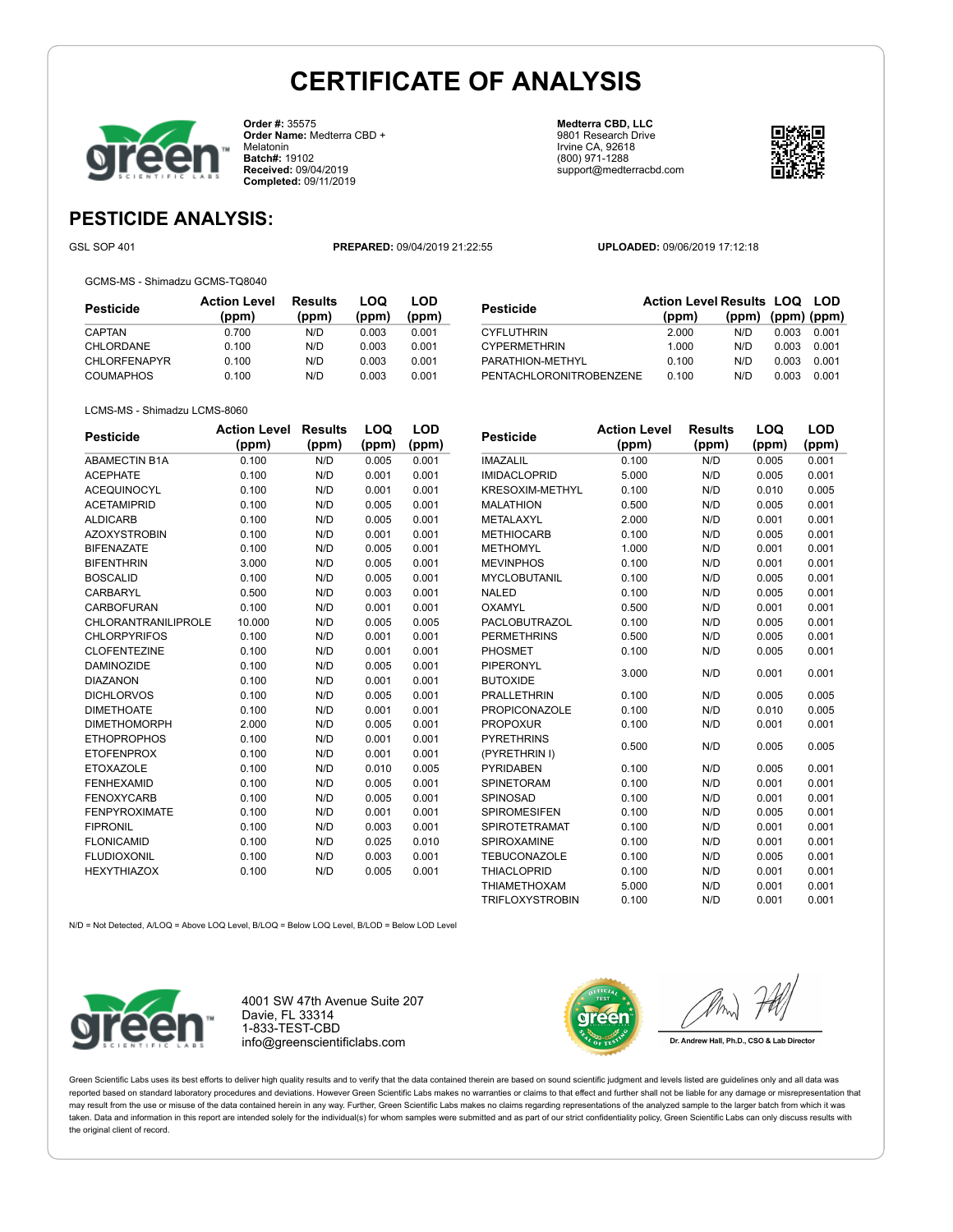

**Order #:** 35575 **Order Name:** Medterra CBD + Melatonin **Batch#:** 19102 **Received:** 09/04/2019 **Completed:** 09/11/2019

**Medterra CBD, LLC** 9801 Research Drive Irvine CA, 92618 (800) 971-1288 support@medterracbd.com



### **RESIDUAL SOLVENTS:**

Headspace GCMS - Shimadzu GCMS QP2020 with HS20

GSL SOP 405 **Prepared:** 09/04/2019 23:05:26 **Uploaded:** 09/11/2019 14:01:13

| <b>Residual Solvent</b>  | <b>Action Level (ppm)</b> | Results (ppm) | LOQ (ppm) | LOD (ppm) |
|--------------------------|---------------------------|---------------|-----------|-----------|
| <b>ACETONE</b>           | 5,000                     | N/D           | 140       | 20        |
| <b>ACETONITRILE</b>      | 410                       | N/D           | 25        |           |
| <b>BENZENE</b>           |                           | N/D           |           | 0.5       |
| <b>BUTANE</b>            | 5,000                     | N/D           | 50        | 10        |
| <b>CHLOROFORM</b>        |                           | N/D           |           | 0.5       |
| <b>DICHLOROETHANE</b>    |                           | N/D           |           | 0.5       |
| <b>DICHLOROMETHANE</b>   |                           | N/D           |           | 0.5       |
| <b>ETHANOL</b>           | 5,000                     | N/D           | 140       | 20        |
| ETHYL ACETATE            | 5,000                     | N/D           | 140       | 20        |
| ETHYL ETHER              | 5,000                     | N/D           | 140       | 20        |
| <b>ISOPROPYL ALCOHOL</b> | 5,000                     | N/D           | 140       | 20        |
| <b>METHANOL</b>          | 3,000                     | N/D           | 100       | 20        |
| N-HEPTANE                | 5,000                     | N/D           | 140       | 20        |
| N-HEXANE                 | 290                       | N/D           | 18        | 10        |
| <b>PENTANE</b>           | 5,000                     | N/D           | 140       | 20        |
| <b>PROPANE</b>           | 5,000                     | N/D           | 20        |           |
| <b>TOLUENE</b>           | 890                       | N/D           | 53        |           |
| <b>TRICHLOROETHENE</b>   |                           | N/D           | 0         | 0         |
| <b>XYLENES</b>           | 2,170                     | N/D           | 130       | 20        |



4001 SW 47th Avenue Suite 207 Davie, FL 33314 1-833-TEST-CBD info@greenscientificlabs.com



Dr. Andrew Hall, Ph.D., CSO & Lab Director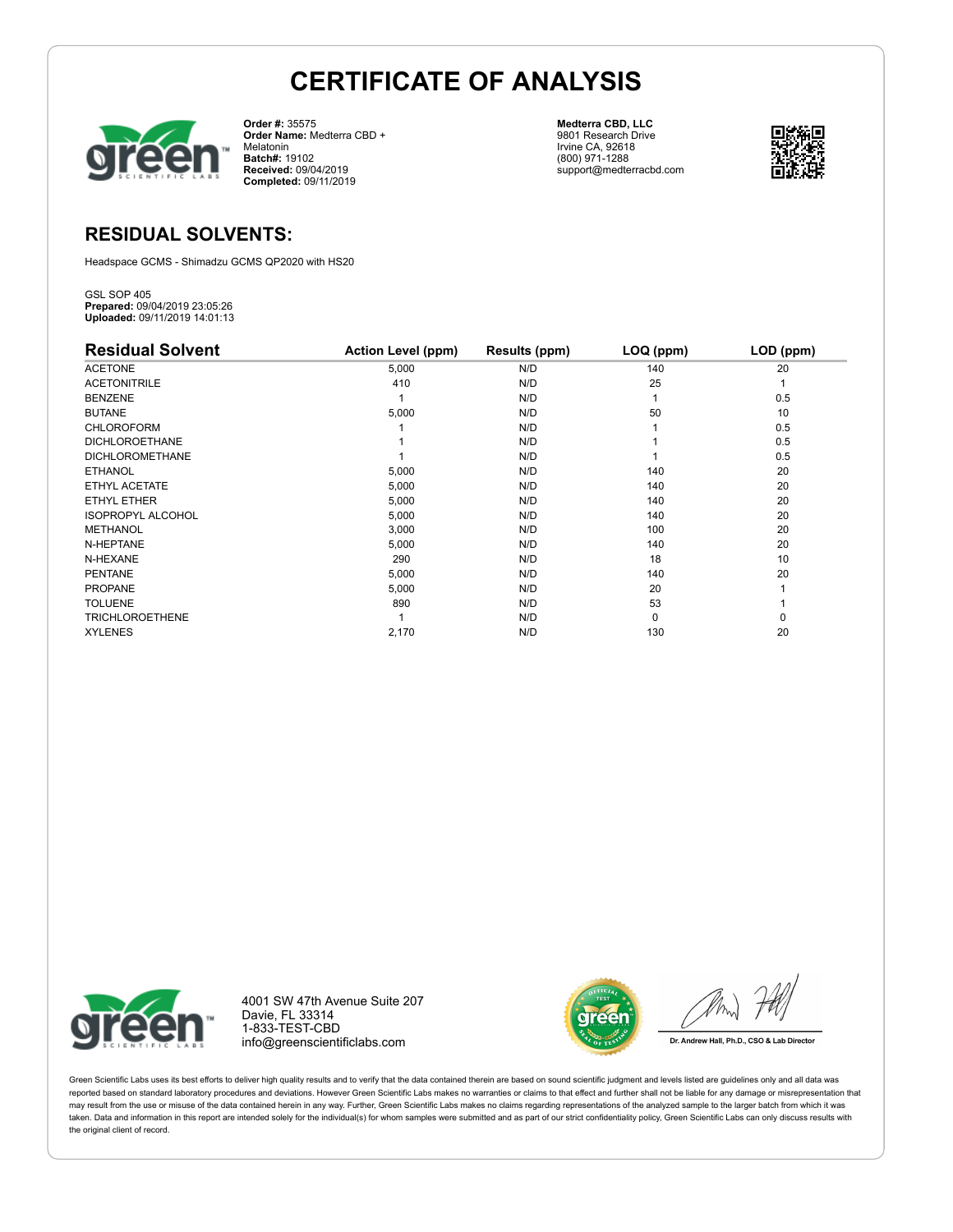

**Order #:** 35575 **Order Name:** Medterra CBD + Melatonin **Batch#:** 19102 **Received:** 09/04/2019 **Completed:** 09/11/2019

**Medterra CBD, LLC** 9801 Research Drive Irvine CA, 92618 (800) 971-1288 support@medterracbd.com



### **Microbial Analysis:**

**Microbial Analysis** GSL SOP 406 **Uploaded:** 09/10/2019 15:43:45

| PCR - Agilent AriaMX<br><b>Test</b> | Test Method<br><b>Used</b> | <b>Device Used</b> | <b>LOD</b>      | <b>Allowable Criteria</b> | Actual<br><b>Result</b> | Pass/Fail   |
|-------------------------------------|----------------------------|--------------------|-----------------|---------------------------|-------------------------|-------------|
| STEC E.COLI*                        | USP 61/62+                 | ARIAMX PCR         | 2 COPIES OF DNA | PRESENCE / ABSENT         | <b>BELOW</b>            | <b>PASS</b> |
|                                     |                            |                    |                 |                           | LOD                     |             |
| SALMONELLA*                         | USP 61/62+                 | <b>ARIAMX PCR</b>  | 5 COPIES OF DNA | PRESENCE / ABSENT         | <b>BELOW</b>            | <b>PASS</b> |
|                                     |                            |                    |                 |                           | <b>LOD</b>              |             |
|                                     |                            | <b>ARIAMX PCR</b>  | ASP LOD***      |                           | <b>BELOW</b>            | <b>PASS</b> |
| <b>ASPERGILLUS</b>                  | USP 61/62+                 |                    |                 | PRESENCE / ABSENT         | LOD                     |             |

† USP 61 (enumeration of bacteria TAC, TYM, and ENT/Coliform), USP 62 (identifying specific species E.coli Aspergillus etc)

\* STEC and Salmonella run as Multiplex

\*\*\* Flavus = 2 Copies of DNA / Fumigatis = 2 Copies of DNA Niger = 20 Copies of DNA / Terrus = 10 copies of DNA



4001 SW 47th Avenue Suite 207 Davie, FL 33314 1-833-TEST-CBD info@greenscientificlabs.com



Dr. Andrew Hall, Ph.D., CSO & Lab Director